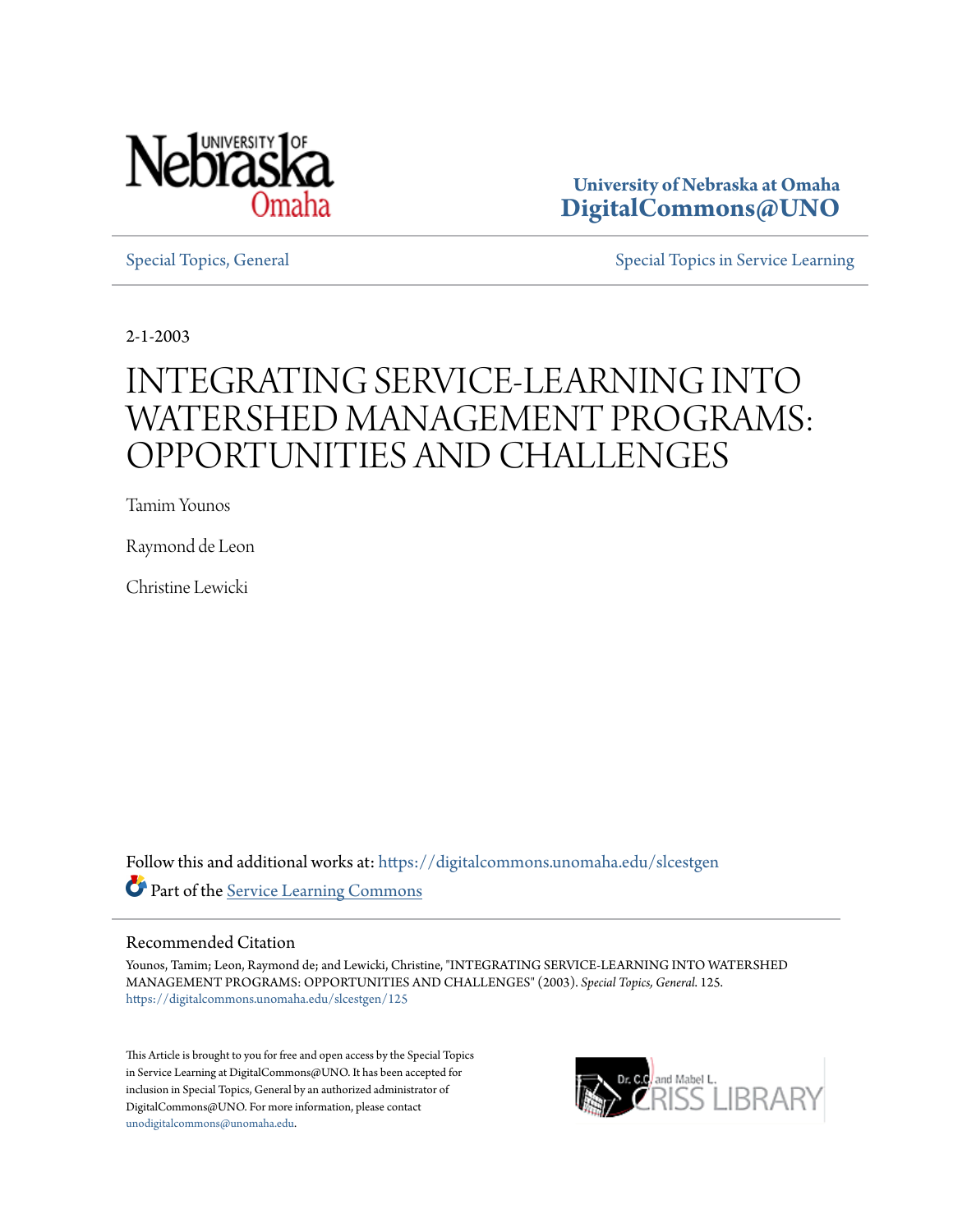# **INTEGRATING SERVICE-LEARNING INTO WATERSHED MANAGEMENT PROGRAMS: OPPORTUNITIES AND CHALLENGES**

TAMIM YOUNOS, RAYMOND DE LEON, AND CHRISTINE LEWICKI

*Made in United States ofAmerica*  Reprinted from JOURNAL OF THE AMERICAN WATER RESOURCES ASSOCIATION Vol. 39, No.1, February 2003 Copyright  $O$  2003 by the American Water Resources Association

 $\overline{\phantom{a}}$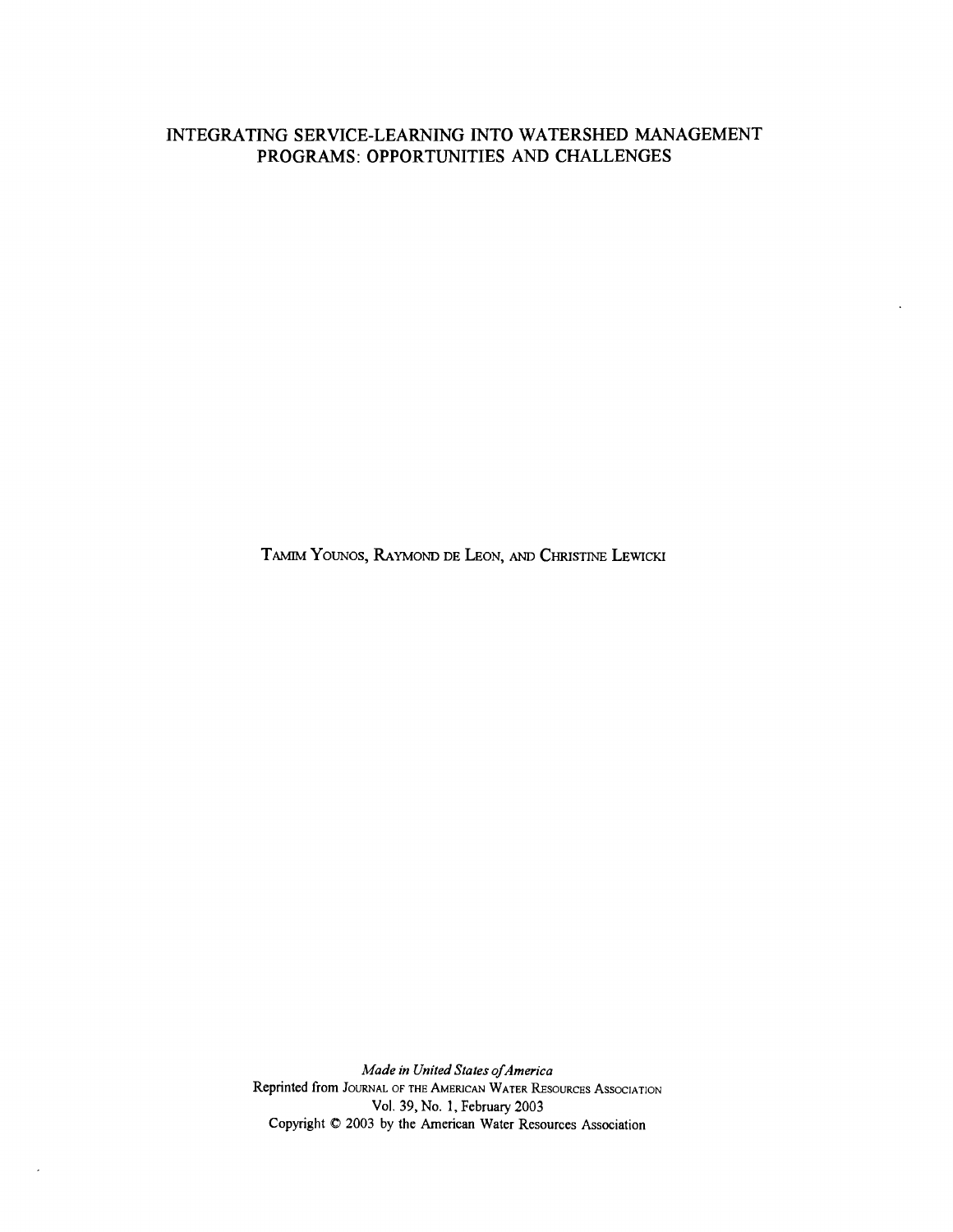## INTEGRATING SERVICE·LEARNING INTO WATERSHED MANAGEMENT PROGRAMS: OPPORTUNITIES AND CHALLENGES<sup>1</sup>

*Tamim Younos, Raymond de Leon, and Christine Lewicki2* 

ABSTRACT: The objective of this article is to open a dialogue on government regulations, where federal policies and integrating service-learning into community based watershed man-<br>statutes are unable to reach (Randolph an integrating service-learning into community based watershed man-<br>agement programs and to discuss opportunities and challenges that<br> $1000$ agement programs and to discuss opportunities and challenges that<br>a service-learning program presents to universities and communi-<br>ties. The article presents the concept and definition of service- Over the past decade, the learning, and arguments concerning why institutions of higher tection Agency (USEPA) has been promoting the education and university faculty and students should be involved adoption of a watershed approach as a means to more with community based watershed management programs. The arti with community based watershed management programs. The arti-<br>cle describes a case study for developing a service-learning program<br>for watershed management at Virginia Tech and discusses lessons and restoration (e.g., USEP learned from the case study. The paper concluded that to make a One of the core principles of the watershed approach service-learning program sustainable, there should be a long term is community involvement so that the people who<br>plan, regular and effective communication with the stakeholders, depend upon the natural resources within th plan, regular and effective communication with the stakeholders, depend upon the natural resources within the waterand some incentives for faculty and students for long term commit and some incentives for faculty and students for long term commut-<br>ment to the community based watershed management programs.<br>(KEY TERMS: watershed management; service-learning; universi-<br>ining and implementation activitie ty/community partnership; experiential learning.) based efforts have many and diverse needs for scien-

Service-Learning into watershed Management Programs: Opportunities and implement an effective watershed management pro-<br>Challenges. J. of the American Water Resources Association (JAWRA) 39(1): gram.<br>1-5.

regulations of point source discharges. However, serial management. The objective of this article is to open a<br>ous water pollution problems still persist throughout<br>the country. Many problems are caused by the cumu-<br>lative pollution problems are developing around the edges of  $M$ 

tific knowledge and technical skills. Many communi-Younos, Tamim, Raymond de Leon, and Christine Lewicki, 2003. Integrating ties, however, do not have the required resources to Service-Learning Into Watershed Management Programs: Opportunities and implement an effective we

In recent years, there has been a growing interest in and support for increasing the role of universities and colleges in community based watershed management applications (Lewicki and Younos, 2001). University resources (faculty, students, and in-kind Since the promulgation of the Clean Water Act (1972), significant progress has been made in improving our nation's water quality. This success has been<br>achieved primarily through federal, state, and local regulations of po

<sup>&#</sup>x27;. lPaper No. 01243 ofthe *Journal ofthe American Water Resources Association.* Discussions are open until August 1,2003.

<sup>&</sup>lt;sup>2</sup>Respectively, Interim Director, Virginia Water Resources Research Center, Virginia Tech, 10 Sandy Hall, Blacksburg, Virginia 24061-0444; GIS Analyst II, 14011 Cornfield Harbor Drive, Scotland, Maryland 20687 (former Graduate Research Assistant, Virginia Tech); and Watershed Team Leader, Office of Wetlands, Oceans, and Watersheds, U.S. Environmental Protection Agency, Washington, D.C. 20460 (E-MaillYounos: tyounos@Vt.edu).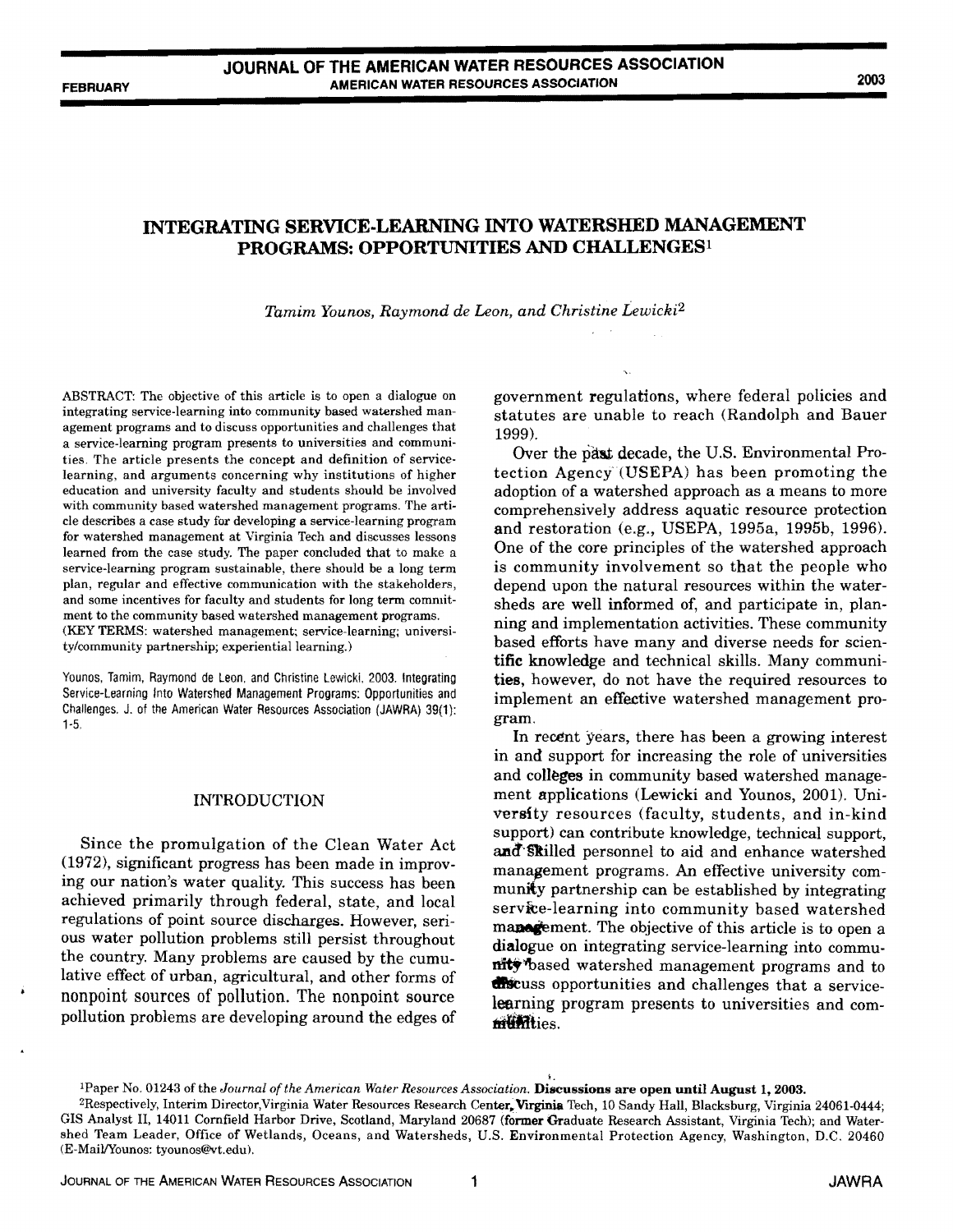### DEFINING SERVICE-LEARNING

Many terms have been used to describe the experiential nature of service-learning. These terms include collaborative learning, community based education, cooperative education, experiential education, field experiences, and internships (O'Grady, 2000; Wade, 2000). For the sake of brevity two definitions of service-learning are given below:

• Service-learning is a form of experiential education in which students engage in activities that address human and community needs together with structured opportunities intentionally designed to promote student learning and development (Jacoby, 1996).

• Service-learning is a powerful pedagogy of engagement that extends beyond methods of teaching and learning, recognizing that democracy is a learned activity and that active participation in the life of a community is a bridge to citizenship. Service-learning has the potential to be a bridge to civic education as it surfaces a broader vision of an engaged campus. A campus that is centrally engaged in the life of its local communities reorients the core missions of academia - teaching, scholarship, and service - around community transformation (Heffernan, 2001).

Service-learning is different from other educational endeavors in that it combines community service wtth academic learning. The hyphen used in the phrase symbolizes the central role of reflection in the process of learning through experience (Eyler and Giles, 1999). This form of learning and pedagogy is rooted in experiential education, one that often does not happen within the confines of a classroom, a discipline, or a campus. It involves a strong partnership between an institution and community that enables students to apply what they have learned in the classroom to practical problems within the community. \_

Past studies have shown that integratipn of service-learning into academic teaching can benefit students and their learning in ways that other nedagogies do not (Jacoby, 1996). Jacoby found that service-learning benefits a student in many ways: develops the habit of critical reflection; deepers understanding of course content; builds a bridge between theory and practice; brings insight to  $\frac{1}{2}$ underlying social problems; increases sense of social responsibility; enhances cognitive, personal, and spiritual development; increases awareness and understanding of human differences and commonality; and sharpens abilities to solve problems creatively and to work collaboratively.

# THE CASE FOR WATERSHED MANAGEMENT IN A SERVICE-LEARNING ENVIRONMENT

Higher education can provide an opportunity to engage students in a learning environment that can fulfill the responsibility of educating while serving the community through service-learning. As such, service-learning has the ability to educate future planning, policy, and science professionals while providing technical support and expertise to community based watershed activities. Watershed management is inherently a multidisciplinary and multijurisdictional approach that reflects public and private sectors' efforts to address watershed issues through a collaborative approach. Incorporating university knowledge into community based watershed activities could make a tremendous contribution to this collaborative effort while enriching educational programs and improving our nation's water resources.

Why should institutions of higher education support community based watershed management efforts? The answer lies in the history of public service that is an integral part of many universities' missions. Land-grant colleges were established in the United States under the provisions of the Morrill Acts (also known as Land-Grant Acts) of 1862 and 1890 with a major goal to educate and to serve people. For example, *Ut Prosim* "That I may serve,", the motto of Virginia Tech, a land-grant university, is shared with other land-grant universities and many private colleges across the nation. In addition to public service, water resources professionals in universities are responsible for educating future water resources professionals and for the "incorporation of new tools and ideas into the education and training programs of their institutions to produce better prepared and more effective graduates" (UCOWR, 1998). These two responsibilities, public service and innovative education and training of future water resources professionals, can come together through service-learning programs in which faculty and students provide socially relevant research and expertise to community based watershed efforts.

Local watershed practitioners recognize the value that students and faculty can bring to the table. For example, the No.1 recommendation that emerged from the first Eastern Coal Region Watershed Roundtable (convened June 2000, in Shepherdstown, West Virginia) was to promote integrating university knowledge, through service-learning, into local watershed partnerships. In another example, delegates to the National Watershed Forum (convened June 2001, in Arlington, Virginia) recommended that universities establish collaborative education programs that address local watershed issues, assist community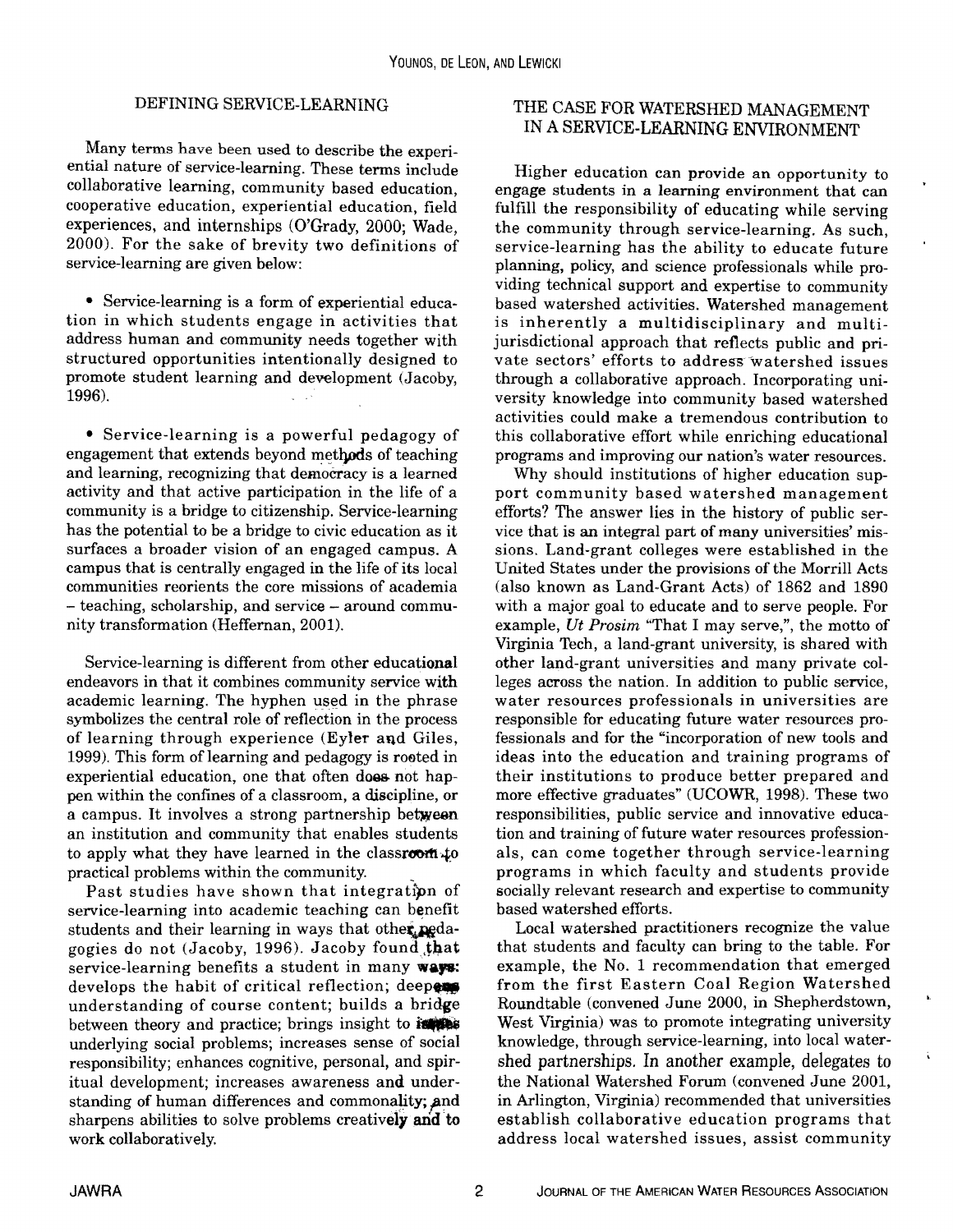volunteers with monitoring, data collection, and analysis; and provide future water resources professionals with training in facilitation techniques so they can be effective in getting diverse partners to work collaboratively to solve complex aquatic resources issues.

Community based watershed groups are not the only ones that stand to gain from university servicelearning programs. Service-learning programs that support local watershed efforts can provide students with a learning laboratory to experience first hand the challenges and complexities of today's water resource problems in a multidisciplinary environment.

There are advantages for water resources faculty to be involved with community based watershed management programs and service-learning:

• Owing to the multidisciplinary nature of watershed management issues, the faculty will see the necessity for collaboration with other disciplines. This may result in breaking down some of the on-campus disciplinary barriers that are inherent between departments such as engineering and biological sciences.

• The faculty will be in a better position to compete for grants from foundations and government agencies, some of whom increasingly require a collaborative approach to watershed management.

• It can be personally and professionally rewarding to assist communities that need and value university faculty's scientific knowledge and technical skills.

Many students will appreciate the service-learning experience as it allows them to better understand how their classroom learning applies to real world problems. Some past service-learners have made the following comments (Walker *et al., 2001):* 

• "Topics ranging from community politics to environmental law to scientific analysis of water were studied, giving me an incredible breadth of exposure to the environmental field."

• "It was enlightening to see how politics, community organization, environmental law, and scientific knowledge relate in the scenario of solving environmental problems."

• "I have learned that knowledge is not always blurted out, but is reserved and quiet. I have learned to let others lead the conversation, so as not to offend the ideas and knowledge of other concerned parties. I have also learned the importance of being a good listener."

• "Being able to have some input into the improvement of someone else's corner of the world, no matter how small, is a very unique situation. The feeling of gratitude that is felt when a community member

expresses his or her thanks for the job that you are doing cannot be put into words."

#### CASE STUDY: SERVICE-LEARNING WATERSHED MANAGEMENT PROGRAM

A case study for developing a service-learning program for watershed management was initiated to examine the potential'and- challenges of such a program. The model study was conducted as a collaborative effort between the Virginia Water Resources Research Center and the Service-Learning Center at Virginia Tech (R. -de Leon, 2002, unpublished paper, M.S. Thesis, Virginia Polytechnic Institute and State University, Blacksburg, Virginia). The study consisted of a stream corridor assessment and database management system. The service-learning project was a component of the'Stroubles Creek Watershed Initiative that uses the creek and its watershed for research, education, and outreach purposes. The university campus is located within the Stroubles Creek watershed.

A graduate student served as the project coordinator and supervised four undergraduates who were assigned as team leaders. Over a period of two semesters, eight service-learners, 26 volunteers and five faculty members participated in the program. All participants received appropriate training before participating in activities. Student service-learners came from several disciplines, including urban affairs and planning, environmental science, biology, fisheries and wildlife sciences, civil and environmental engineering, computer science, and forestry. The servicelearning assignment for each participant was designed to supplement the student's existing knowledge and to allow the student to learn skills and technologies from other participants.

, A-major goal of a service-learning program is to provide opportunities for student to reflect on their experiences. Reflection can take on many forms: oral presentation, written reports, group discussions, and forum presentations. This also provides opportunity for the peers, project leaders, and the community to give feedback to the project. On a weekly basis throughout the project, leaders met with the servicelearners individually and as a group to discuss their progress, concerns, and to reflect upon what they had experienced. Service-learners were required to write a summary report after each project describing their perspective of the project, their progress, and any concerns they may have had. Service-learners were also asked to participate in workshops, forums, and a stakeholder summit to present their findings and experiences to their peers, the university community,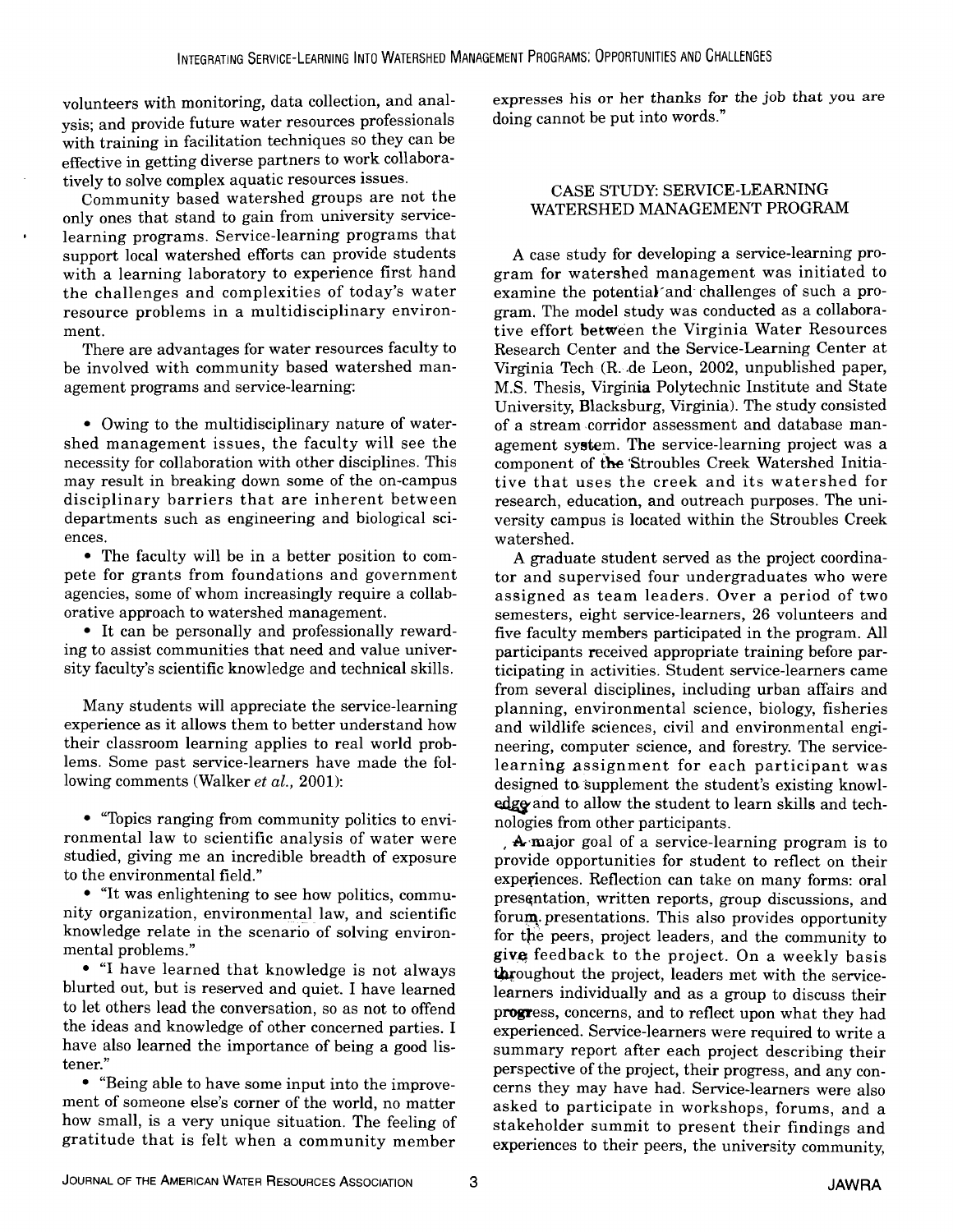and watershed stakeholders. These oral presentations and the questions that followed provided servicelearners with structured opportunities to reflect critically on their service experiences.

#### LESSONS FROM THE CASE STUDY

Feedback from service-learners conveyed that students gained valuable experience throughout the project. Many students stated that their service-learning experience made learning more relevant to real life issues. Students found that they were able to apply what they had learned in the class out in the field and take back their field experiences to the classroom. They learned new skills, and improved existing skills in communication, team building, leadership, organization and technical areas (i.e., technical writing, database development, and geospatial technology applications). Students felt that they were making a meaningful contribution by serving the community to improve the stream's health. They perceived that their work and time was utilized well.

Meeting specific objectives of the watershed initiative and feedback from service-learners indicated that overall the project was successful. Service-learners completed the stream corridor assessment and created a database for the project. Nevertheless, project leaders discovered several issues that need to be addressed to make a watershed management servicelearning program sustainable. These issues are described below.

#### *Time Management*

The major challenge faced by many service-learners was time management. The project coordinator and service-learning leaders reported the difficulty of finding time to plan and implement activities during the school week. Therefore, many time oriented, service-learning activities were conducted on weekends to work around student schedules and to encourage more students to participate in the activities. Project design and planning must also consider a school's schedule, such as breaks, mid-term exams, inclement weather, etc.

**TV** W

# *Long Term Commitment by Students and Faculty*

Long term planning is the key to sustaining a watershed based, service-learning project. Because monitoring and other watershed activities typically continue for several years, service-learning projects and programs to meet the demands of watershed activities require an equivalent long term commit ment by students and faculty members. Most projects in the Stroubles Creek Initiative last more than one semester and require a considerable amount of dedication by students to work on the projects. Many service-learners involved in the Initiative desired to partake in the project for one semester only. Projects given to such service-learners must be designed so that they are achievable within a semester. In projects to be completed within a few semesters, new service-learners must be regularly trained. Providing opportunities for students to receive credit (both partial and full) or wages for their work was found to be a good incentive for students to continue with the program over a longer period of time. Students who have received credit or wages for their work on the Initiative have often stayed involved for more than one semester.

It was also difficult to have an interdisciplinary faculty team stay involved with the project. Some of the barriers to faculty involvement are lack of time, not fully understanding the concept and benefits of service-learning, skepticism of the role of servicelearning in teaching and student learning, and lack of recognition in the validity of service-learning for promotion and tenure considerations. Project leaders offered one workshop to faculty on developing servicelearning programs for interdisciplinary watershed management. Such efforts need to occur regularly through forums and workshops to promote servicelearning as a legitimate teaching and learning tool in watershed management.

#### *Strengthening Stakeholder Participation*

Watershed stakeholder input is an essential component of any community based service-learning program. It is critical that the needs and concerns of the stakeholders are heard and incorporated during the development of the program. In the Stroubles Creek Initiative, this meant working more closely with town planning and engineering departments, town and county planning commission, business owners, land owners, and others. The Initiative did provide several ways for the stakeholders to get involved with the program. Information on the Initiative projects was advertised throughout the community via media, letters, flyers, the Stroubles Creek Watershed Initiative website, at town council meetings, and through electronic mailing. The community was always invited to participate in the workshops and forums that provided opportunities for open discussions. To sustain the